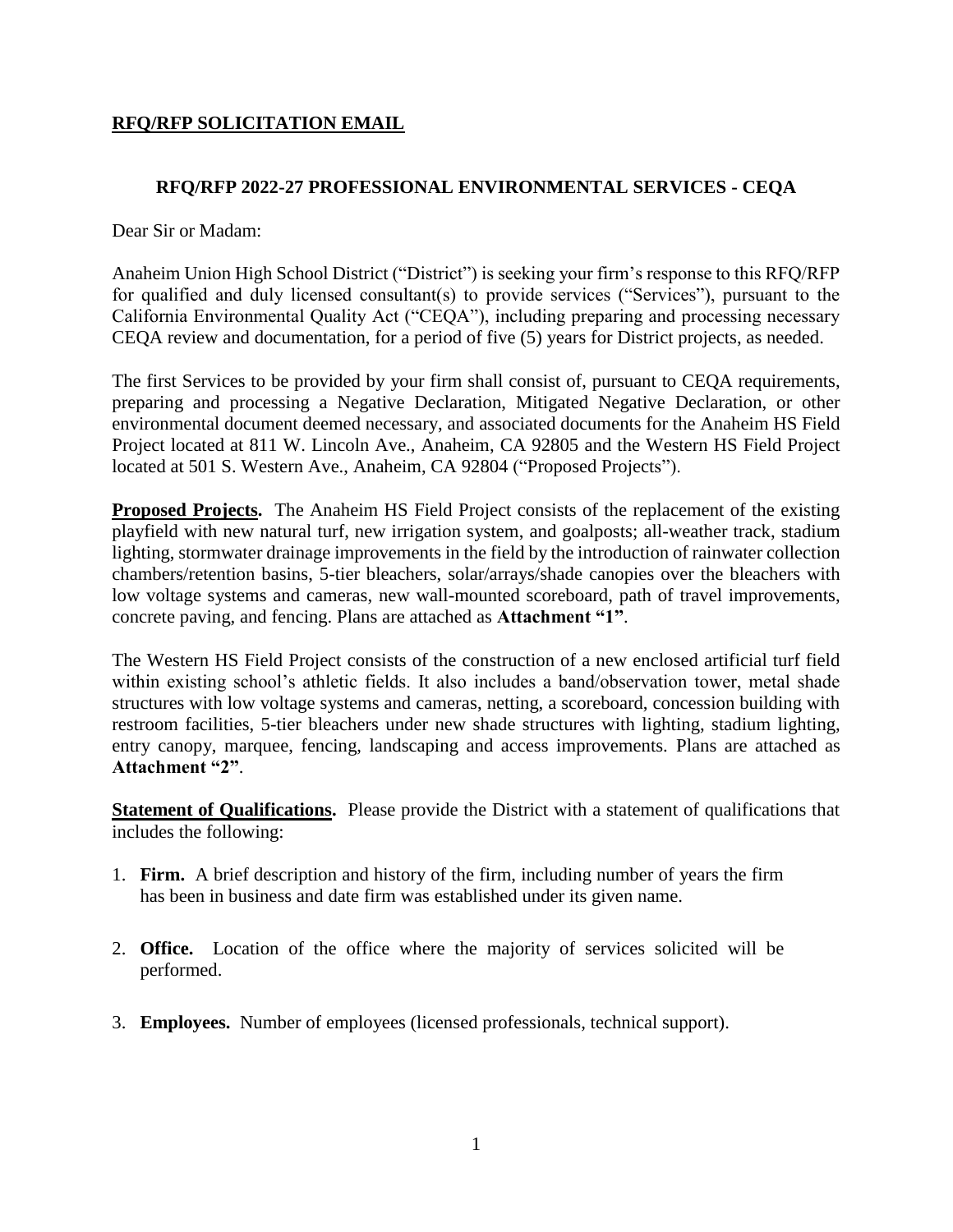- 4. **Key Personnel.** Resumes of key personnel who would be assigned to District project(s). Specifically, define the role of each person and outline his or her individual experience and responsibilities.
- 5. **Education Experience.** Provide information about ALL public K-12 and Community College District projects performed by your firm in the past five (5) years. Limit your response to the ten (10) most recent projects. Please include the name of project and the district, a description of services provided, and the name of a contact person and telephone number at the district.
- 6. **Litigation.** Provide a comprehensive five (5) year summary of your firm's litigation, arbitration, and negotiated/settled history with previous clients. State the issues in the litigation, the status of the litigation, names of parties, and outcome.
- 7. **CEQA Project Legal Challenges.** The outcome of ALL administrative and legal challenges to projects on which your firm prepared the CEQA documentation in the past ten (10) years.

## 8. **Proposed Project / Performance Information.**

- 8.1. Provide a statement demonstrating your firm's ability to accomplish the Services in a comprehensive and thorough manner.
- 8.2. Describe your firm's approach to quality control / assurance procedures.
- 8.3. Identify established methods and approaches utilized by your firm to successfully meet completion deadlines and provide examples demonstrating effective use of stated methods and approaches.

**Consultant Cost Proposal.** Please provide the District with your cost proposal to complete the Services to include the following:

- 1. **Cost Proposal and Fee Schedule.** A detailed cost proposal for the Services, as defined in the Form of Consultant Agreement; include a description of each task to be performed, labor rates, and anticipated hours required for the performance of each task. Provide an applicable fee schedule of labor rates, other direct costs, and any mark-up on subconsultant and subcontractor prices, general conditions, and all other categories of costs, expenses, fees, or charges that you anticipate will be a part of the detailed cost proposal to complete the Services.
- 2. **Form of Consultant Agreement.** Any comments or objections to the form of the Independent Consultant Agreement for Professional Environmental Services—CEQA,